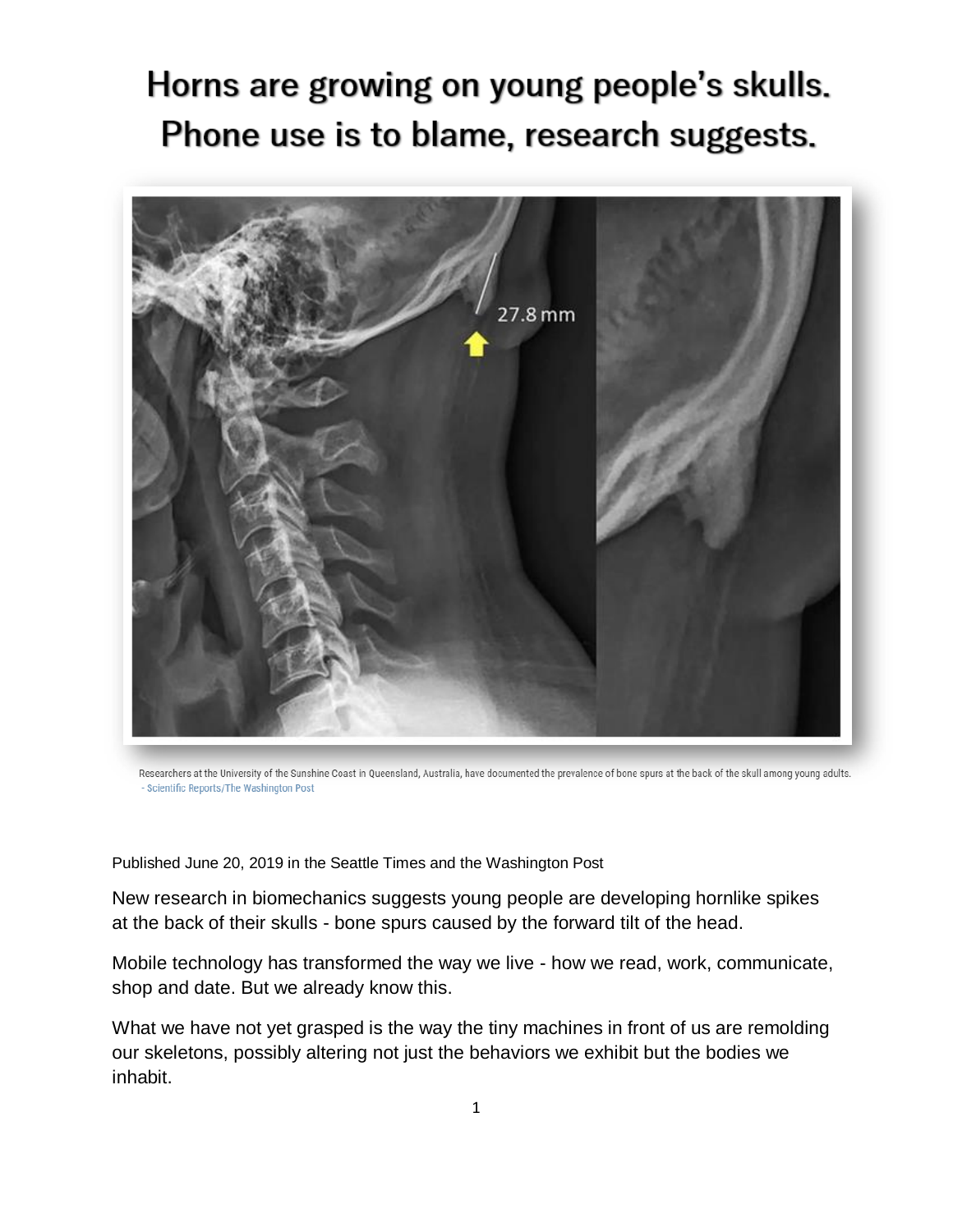New research in biomechanics suggests that young people are developing hornlike spikes at the back of their skulls - bone spurs caused by the forward tilt of the head, which shifts weight from the spine to the muscles at the back of the head, causing bone growth in the connecting tendons and ligaments. The weight transfer that causes the buildup can be compared to the way the skin thickens into a callus as a response to pressure or abrasion.

The result is a hook or hornlike feature jutting out from the skull, just above the neck.

In academic papers, a pair of researchers at the University of the Sunshine Coast in Queensland, Australia, argues that the prevalence of the bone growth in younger adults points to shifting body posture brought about by the use of modern technology. They say smartphones and other handheld devices are contorting the human form, requiring users to bend their heads forward to make sense of what's happening on the miniature screens.

The researchers said their discovery marks the first documentation of a physiological or skeletal adaptation to the penetration of advanced technology into everyday life.

Health experts warn of "text neck," and doctors have begun treating "texting thumb," which is not a clearly defined condition but bears resemblance to carpal tunnel syndrome. But prior research has not linked phone use to bone-deep changes in the body.

"An important question is what the future holds for the young adult populations in our study, when development of a degenerative process is evident in such an early stage of their lives?" ask the authors in their most recent paper, published in Nature Research's peer-reviewed, open access Scientific Reports. The study came out last year but has received fresh attention following the publication last week of a BBC story that considers, "How modern life is transforming the human skeleton."

Since then, the unusual formations have captured the attention of Australian media, and have variously been dubbed "head horns," "phone bones," "spikes" or "weird bumps."

Each is a fitting description, said David Shahar, the paper's first author, a chiropractor who recently completed a PhD in biomechanics at Sunshine Coast.

"That is up to anyone's imagination," he told The Washington Post. "You may say it looks like a bird's beak, a horn, a hook."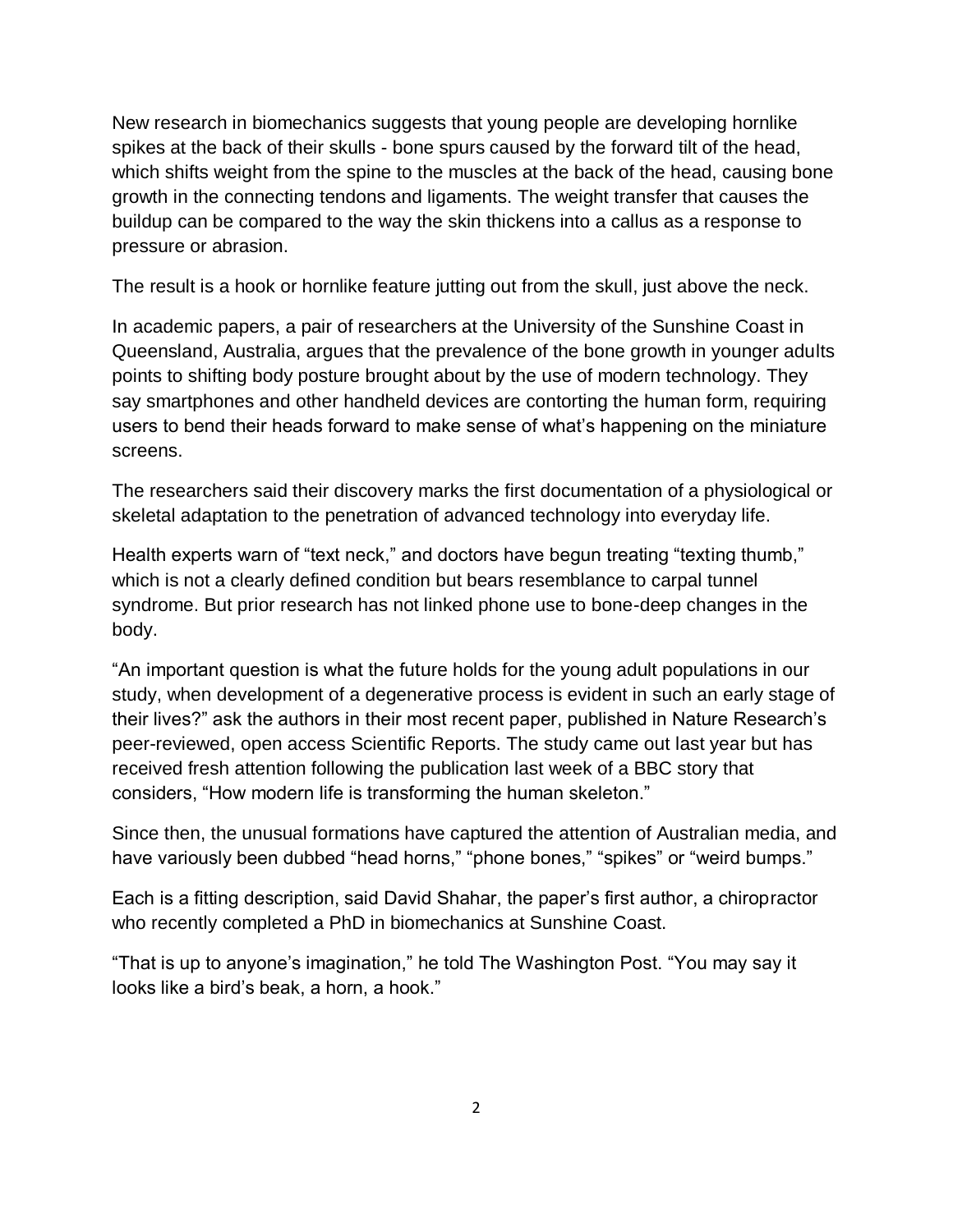However it is designated, Shahar said, the formation is a sign of a serious deformity in posture that can cause chronic headaches and pain in the upper back and neck.

Part of what was striking about their findings, he said, was the size of the bone spurs, which are thought to be large if they measure 3 or 5 millimeters in length. An outgrowth was factored in to their research only if it measured 10 millimeters, or about two-fifths of an inch.

The danger is not the head horn itself, said Mark Sayers, an associate professor of biomechanics at Sunshine Coast who served as Shahar's supervisor and co-author. Rather, the formation is a "portent of something nasty going on elsewhere, a sign that the head and neck are not in the proper configuration," he told The Washington Post.

Their work began about three years ago with a pile of neck X-rays taken in Queensland. The images captured part of the skull, including the area where the bony projections, called enthesophytes, form at the back of the head.

Contrary to conventional understanding of the hornlike structures, which have been thought to crop up rarely and mainly among older people suffering from prolonged strain, Shahar noticed that they appeared prominently on X-rays of younger subjects, including those who were showing no obvious symptoms.

The pair's first paper, published in the Journal of Anatomy in 2016, enlisted a sample of 218 X-rays, of subjects ages 18 to 30, to suggest that the bone growth could be observed in 41 percent of young adults, much more than previously thought. The feature was more prevalent among men than among women.

The effect - known as enlarged external occipital protuberance - used to be so uncommon, Sayers said, that one of its early observers, toward the end of the 19th century, objected to its title, arguing that there was no real protrusion.

That's no longer the case.

Another paper, published in Clinical Biomechanics in the spring of 2018, used a case study involving four teenagers to argue that the head horns were not caused by genetic factors or inflammation, pointing instead to the mechanical load on muscles in the skull and neck.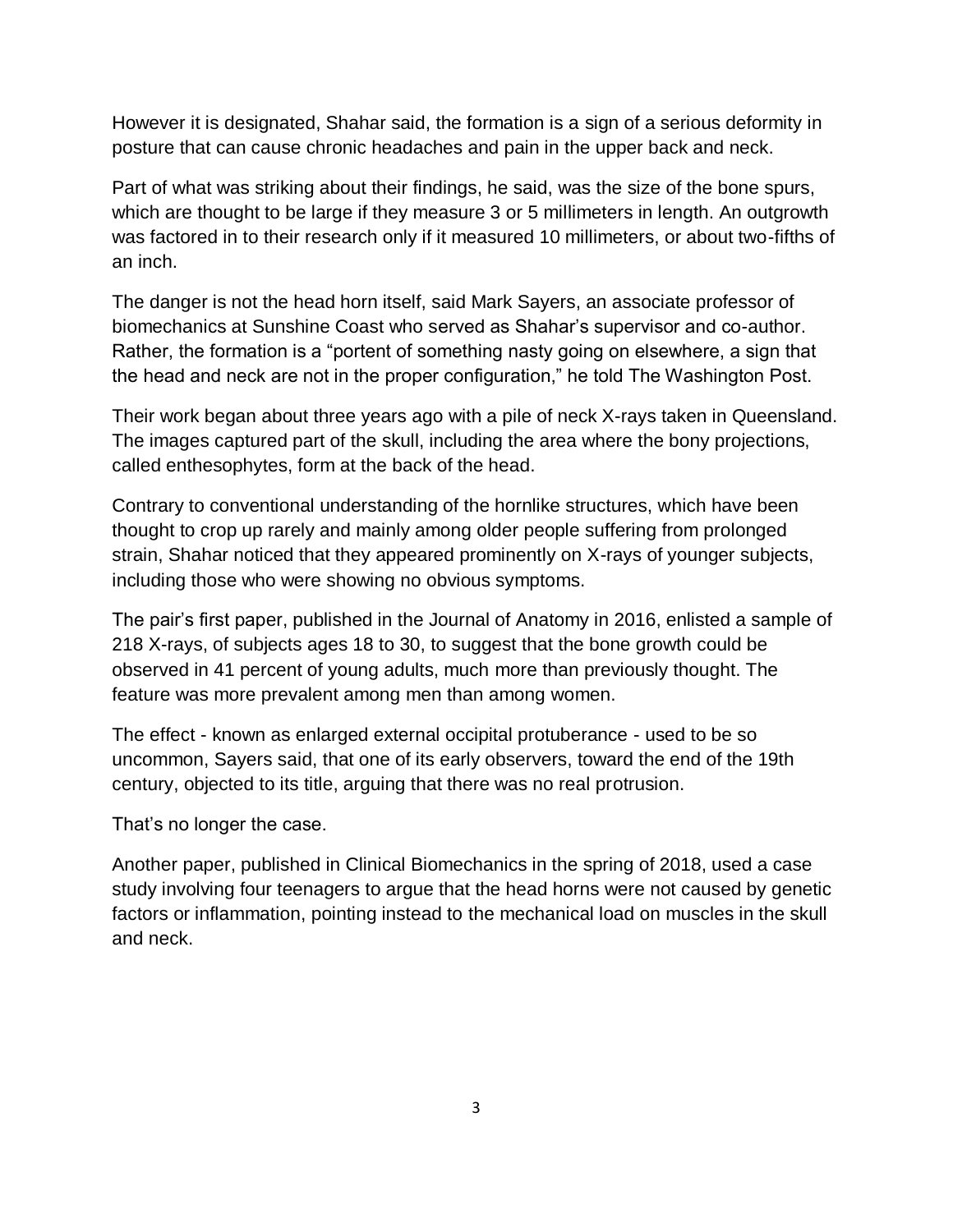And the Scientific Reports paper, published the month before, zoomed out to consider a sample of 1,200 X-rays of subjects in Queensland, ages 18 to 86. The researchers found that the size of the bone growth, present in 33 percent of the population, actually decreased with age. That discovery was in stark contrast to existing scientific understanding, which had long held that the slow, degenerative process occurred with aging.

They found instead that the bone spurs were larger and more common among young people. To understand what was driving the effect, they looked to recent developments - circumstances over the last 10 or 20 years altering how young people hold their bodies.

"These formations take a long time to develop, so that means that those individuals who suffer from them probably have been stressing that area since early childhood," Shahar explained.

The sort of strain required for bone to infiltrate the tendon pointed him to handheld devices that bring the head forward and down, requiring the use of muscles at the back of the skull to prevent the head from falling to the chest. "What happens with technology?" he said. "People are more sedentary; they put their head forward, to look at their devices. That requires an adaptive process to spread the load."

That the bone growth develops over a long period of time suggests that sustained improvement in posture can stop it short and even ward off its associated effects.

The answer is not necessarily swearing off technology, Sayers said. At least, there are less drastic interventions.

"What we need are coping mechanisms that reflect how important technology has become in our lives," he said.

Shahar is pressing people to become as regimented about posture as they became about dental hygiene in the 1970s, when personal care came to involve brushing and flossing every day. Schools should teach simple posture strategies, he said. Everyone who uses technology during the day should get used to recalibrating their posture at night.

As motivation, he suggested reaching a hand around to the lower rear of the skull. Those who have the hornlike feature likely can feel it.